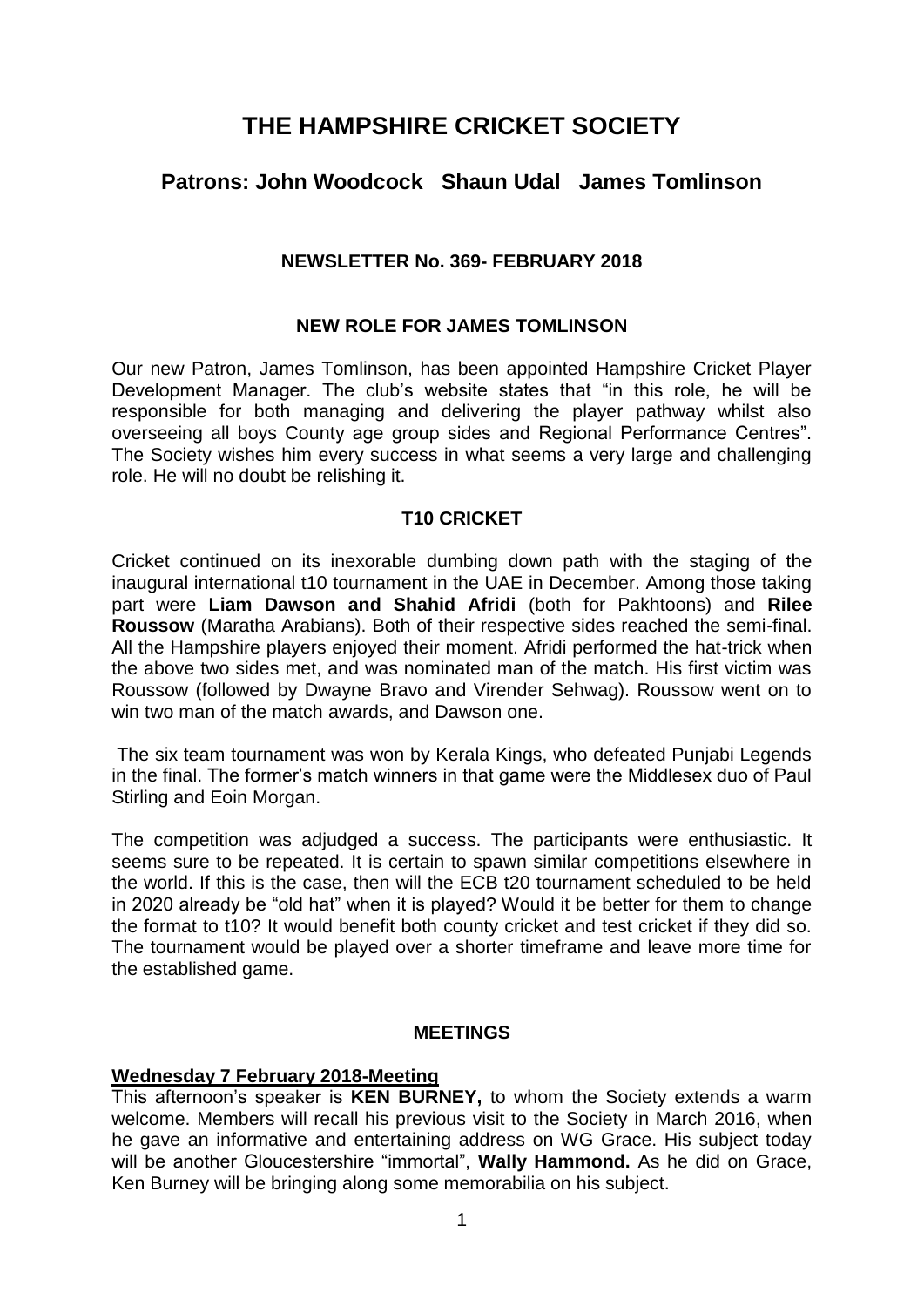#### **Wednesday 3 January 2018-Report**

Mark Garaway talked to a powerpoint presentation entitled "Standing on the Shoulders of Giants". His audience was in rapt attention for some 90 minutes as he talked about growing up on the Isle of Wight, his playing career with Hampshire, and then his extensive and varied coaching experience thereafter. Only a book would really do justice to the breadth and range of his talk.

He paid tribute to his father. As a non league footballer, he once scored 55 goals in a season for Cheltenham Town in their pre football league days. When he moved to the island, he and John Hilsum established a nursey at Ventnor CC that supplied a large number of cricketers to the county game in the current millennium. When his father moved to Somerset, and John Hilsum died, that supply line ceased. Ventnor's remarkable rise from the bottom division of the Hampshire League to the top division of the Southern League in 17 years was also halted.

All through his life, our speaker has observed, learnt, and absorbed a huge and varied number of influences. Coaching in South Africa for five years increased his independence. He met Bob Woolmer who opened his eyes in terms of disturbing conventional thinking. At Hampshire, Barry Reed, Tim Tremlett, Robin Smith, Mark Nicholas, Malcolm Marshall and Adi Aymes taught him much, not only about cricket but the psychological aspects of the game.

He made the decision to retire as a player immediately after he heard Malcolm Marshall had died. He had taken his Level 3 coaching examination at the age of 26. In his group were Graham Gooch and Mike Gatting. He was conscious in his early years as a coach that he had played less first-class cricket than most of his contemporaries. Because Tony Middleton was such a good coach he perceived he would need to look outside Hampshire to further his career. He therefore moved to Somerset, where he worked with the Academy. Within two years, Somerset were 2<sup>nd</sup> XI Champions. Another of his achievements was to encourage Jos Butler to keep wicket. Kevin Shine was also working there at the same time. He then became first team coach. The first three months were difficult as the club had no designated captain. Graeme Smith then arrived to transform the club. He thought Smith was the best leader of them all, exemplified by his captaining South Africa 108 times when he rarely, if ever, had a full say in the composition of the side. Our speaker was very proud of what he achieved at Somerset. The average age of the side was reduced from 32 to 25; they beat Australia in a 1-day game; Somerset became t20 champions; they won the Spirit of Cricket Award; and, through the entertaining cricket they played, he helped turn a loss of £180k into a profit of £27k. Two other pertinent points he made was that it was essential to get the groundsman "on side" and that Somerset were intrinsically linked to Taunton the town, and all that it implied regarding community.

He then became part of the England set-up. Whilst there, he was able to observe the different coaching/management styles of Duncan Fletcher, Peter Moores and Andy Flower. Michael Vaughan was an excellent man manager. He gave fly-on-the-wall insights of the personalities and characters of the team members and their interaction with the coaches.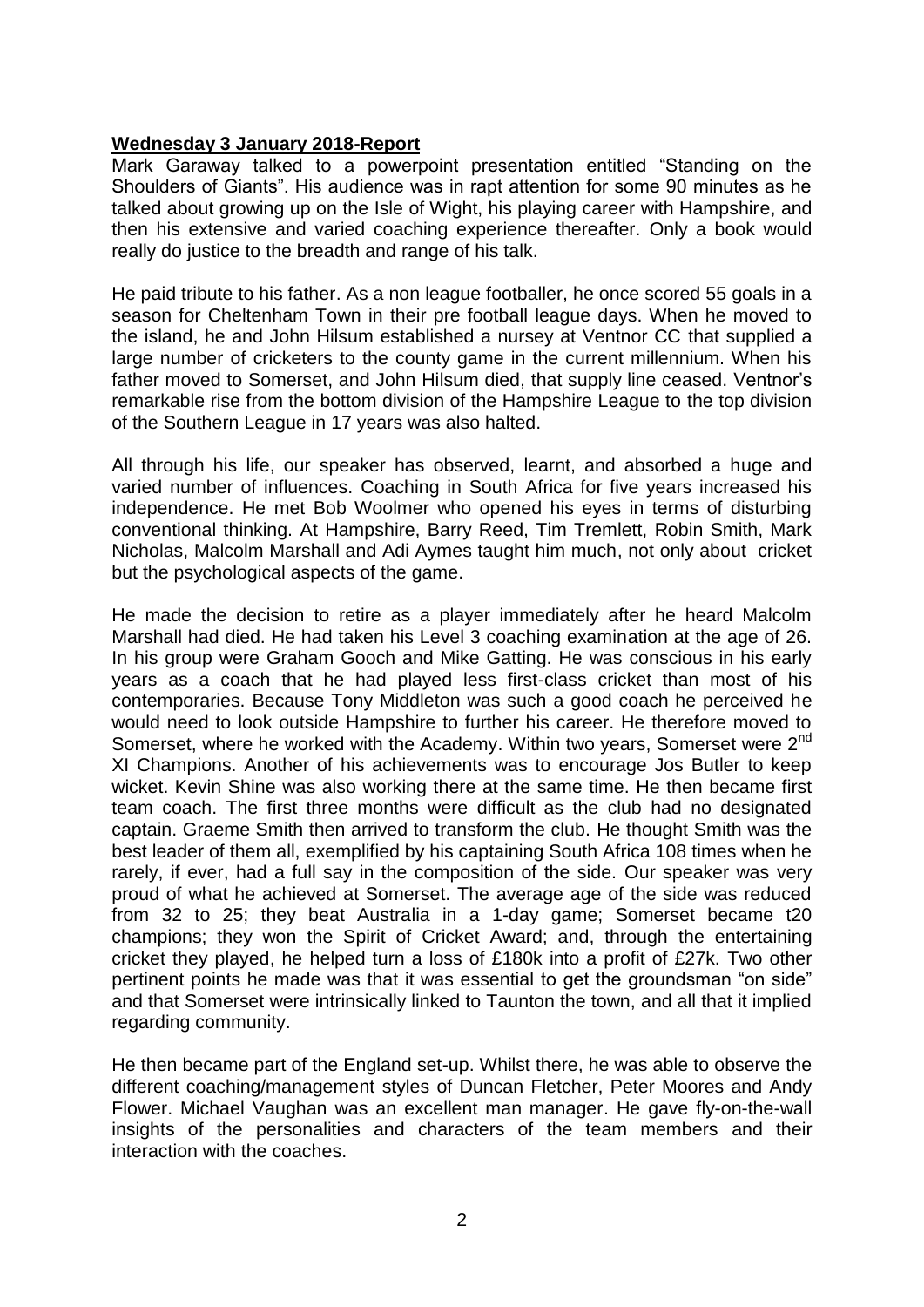He mentioned earlier that he had coached Alastair Cook when he was with England Under 15s. At that time, it was evident that he possessed a good cricket brain, had plenty of heart and was stubborn. He added power to his strokeplay when he was older.

After England, he went to Ireland, though the terms of his severance from the former meant that he was unable to work for nine months. He partly filled the time gap by playing club cricket for Chard. It was the first time he had picked up a bat in 14 years. Whilst in Ireland, he was very successful in increasing professionalism and the budget, through working closely with sports organisations, sponsors and the governing body.

He always wanted to return to England, however. Though his main job is Director of Cricket at Millfield, he has a substantial coaching portfolio in other sports during downtime there. Some years earlier, he worked with the goalkeeping coaching at Newcastle United, where Sir Bobby Robson, then manager, was a huge cricket lover. He has also worked with Arsene Wenger and former England rugby union coach Stuart Lancaster (now at Leinster in Ireland). Gordon Lord has often proved a valuable mentor. He is now working on a consultancy basis with Exeter Chiefs, who he regards as having the best culture he has ever worked with. The Aviva Premiership Champions have come into a lot of money but have used it sensibly. There is a great loyalty with the club; some staff have been with them for several years. They are a focal point for rugby union in the South West having developed a number of nursery clubs. He also enjoys support from sports coaches in other fields, including rowing and hockey. He coaches in the school holidays with Andrew Strauss and Will Greenwood, the ex-England rugby union player. He also performs charity fund raising activities for four organisations, including Help for Heroes and the Tom Maynard Foundation, which brings in some £500,000 pa.

Mark Garaway has indeed stood on the shoulders of giants and in the process carved out one of the most interesting, stimulating, inspirational and varied sporting careers.

#### **FORMER HAMPSHIRE PLAYERS COACHING AT INDEPENDENT SCHOOLS**

A supplement to the December 2017 edition of *The Cricketer* revealed the following former Hampshire players coaching at Independent Schools:-

| Cricket professional, Dauntsey's School, Devizes<br>Jon Ayling           |  |
|--------------------------------------------------------------------------|--|
| Director of Cricket, Oundle School, Northants<br>John Crawley            |  |
| <b>Simon Francis</b><br>Director of Cricket/Professional, Warwick School |  |
| Director of Cricket, Millfield School<br>Mark Garaway                    |  |
| <b>Joe Gatting</b><br>Cricket professional, Norwich School               |  |
| Neil Johnson<br>Cricket professional, Oakham School, Rutland             |  |
| Cricket professional, Lancing College<br>Raj Maru                        |  |
| Cricket professional, Framlingham College, Suffolk<br>Johann Myburgh     |  |
| <b>Giles White</b><br>Cricket professional, Winchester College           |  |
| Director of Cricket, Bradfield College, Reading<br>Julian Wood           |  |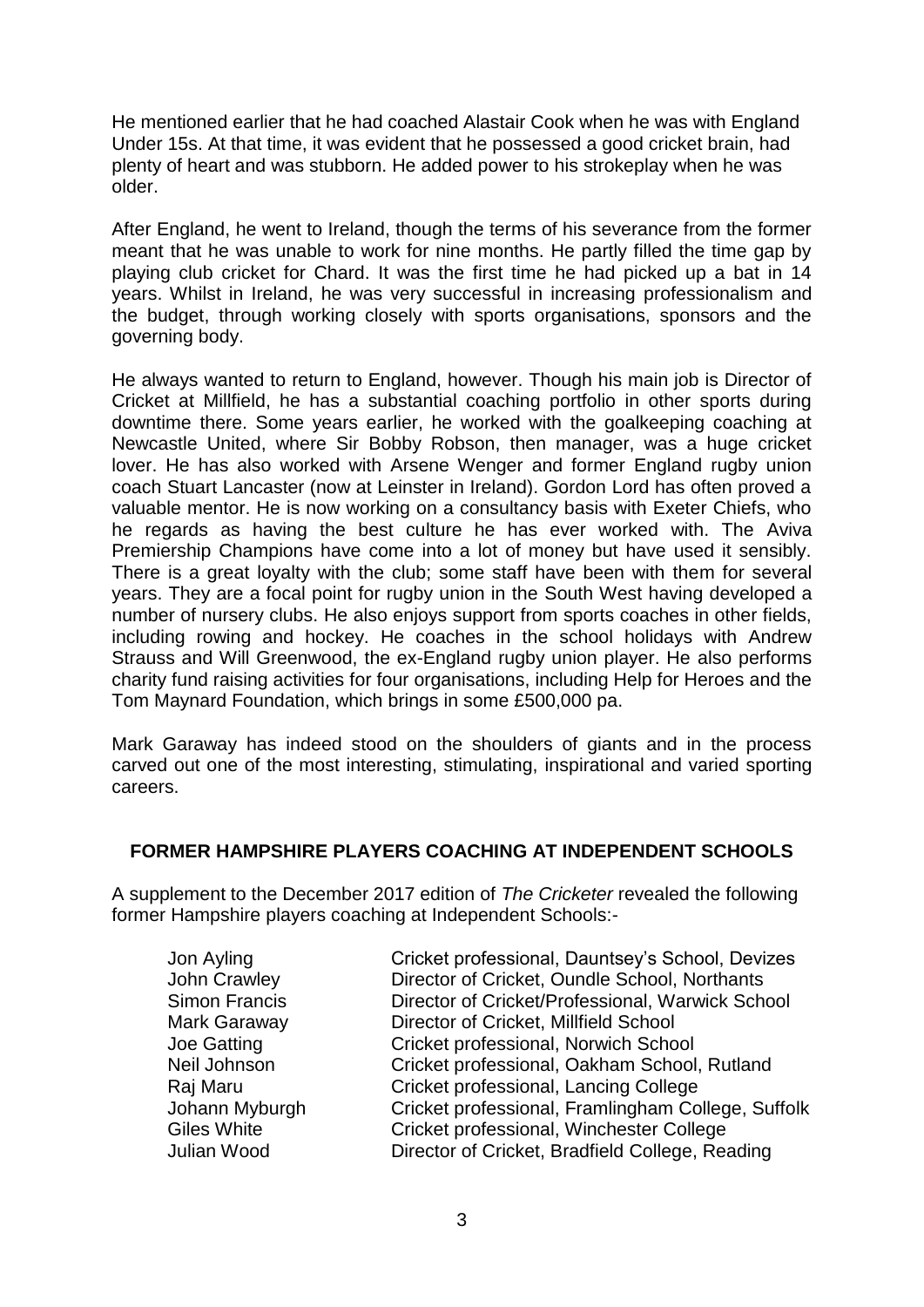The Director of Cricket at Winchester College is Paul Gover (Hampshire  $2^{nd}$  XI, Hampshire Cricket Board and Havant).

#### **WALLY HAMMOND v HAMPSHIRE**

Wally Hammond's record against Hampshire was paradoxical. Viewed by many as the greatest of all English batsmen, his average (37.52) against Hampshire was his lowest against the Counties. The above figure is set against a career average of 57.06, and 58.46 for test cricket. Though Alec Kennedy dismissed him on nine occasions, no particular Hampshire bowler was his nemesis. His wicket was shared around.

He scored only three centuries against the County, but they all demonstrated his remarkable gifts:

#### **192 at Southampton in 1927**

This innings was notable for his reaching 1000 runs for the season on 28 May. He still needed 164 to reach the target at the start of the first day. He made light of the task by scoring his runs out of 227 in only 148 minutes. He made his first 100 runs in 87 minutes, and went on to hit six sixes and 27 fours. Kennedy later recalled: "You would have thought that Wally was playing at the Scarborough Festival in September. Mind you, we had only ourselves to blame. We missed him five times". Hammond had not played any cricket in 1926 due to a serious illness. His great Australian rival, Don Bradman, went on to emulate his feat by twice scoring his  $1000<sup>th</sup>$  run for the season at the County Ground before the end of May, in 1930 and 1938.

#### **112 at Bristol in 1937**

Hampshire's captain, RH Moore, won the toss and asked Gloucestershire to bat on a rain affected wicket. Hammond brought all his mastery to bear. He reached his century in three hours and batted for 218 minutes in all. He hit one six and 11 fours. It was his ninth century of the season (on 7 July), and his third consecutive hundred. Tom Goddard (14-146 match) ensured Hammond's effort was not wasted as Gloucestershire ran out winners by 57 runs. Only two other batsmen – Jack Crapp (51) and John Arnold (55) – reached a half century in the match.

#### **112 at Portsmouth in 1938**

Hampshire set Gloucestershire 383 to win, a formidable target in those days. However, Hammond made them fight all the way, as he shared in century partnerships for both the third and fourth wickets. He attained his century out of 174 in 185 minutes, and eventually batted for 175 minutes (one six and 12 fours). Hampshire won by 30 runs, off the penultimate ball.

Hammond's contemporaries often said that, when he put his mind to it, he was a world class all-rounder. If his performances against Hampshire with the bat were surprisingly low key, his bowling was the complete reverse. His tally of wickets (60) and average (21.18) were his best against any County.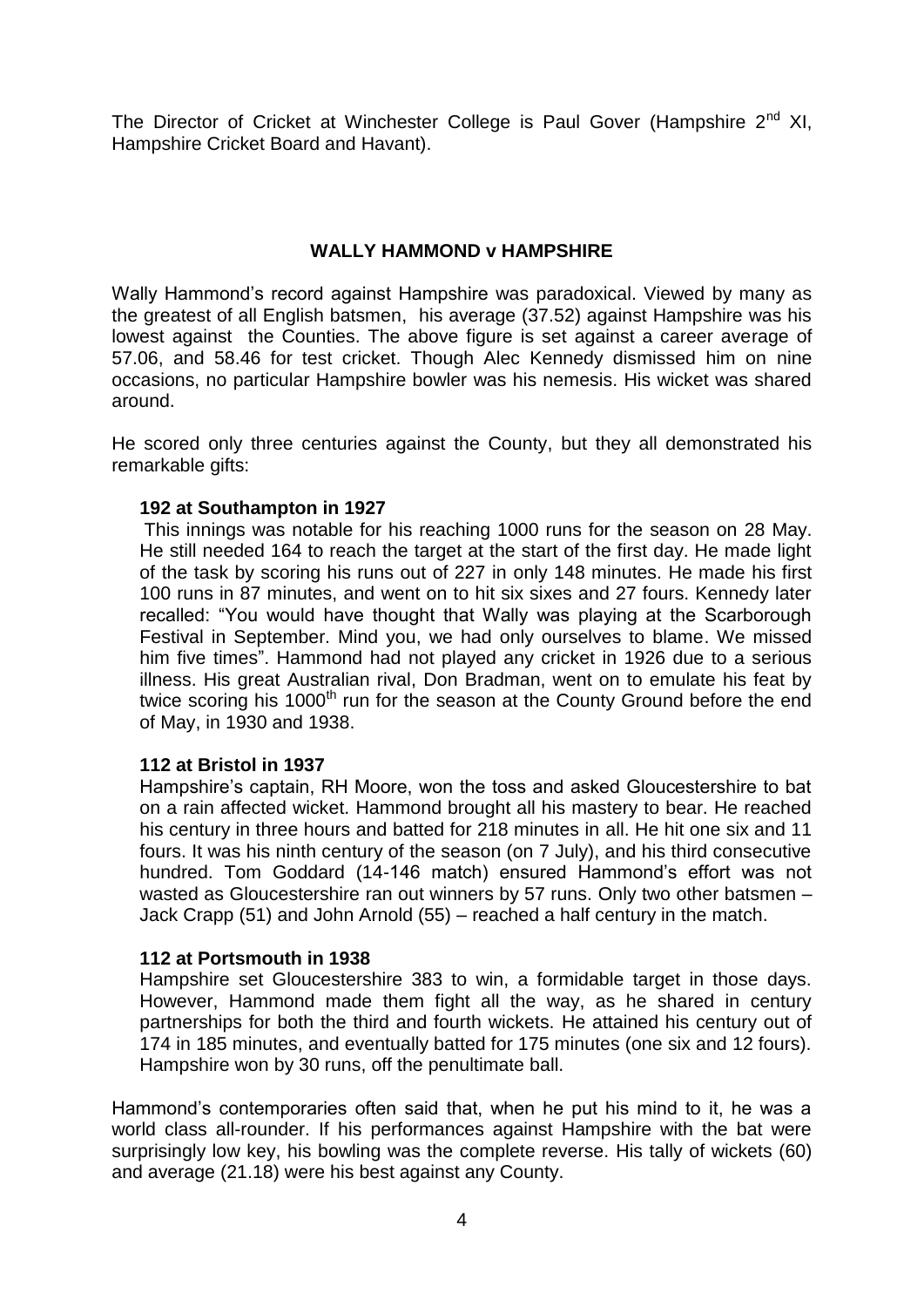He claimed five wickets in an innings on three occasions. In all three matches, he showed his substantial all-round prowess:-

#### **6-59 at Southampton in 1923**

After making second top score of 52 in Gloucestershire's first innings, he then opened the bowling when Hampshire batted. He took the first six wickets to fall. However, rain interfered with play continually and there was no cricket on the third day.

#### **5-46 at Southampton in 1928**

Hammond's all-round display in this match was peerless. He bowled (25 overs) unchanged with Reg Sinfield (5-62 in 24.4 overs) in Hampshire's first innings, and took four for 89 in 36 overs in the second. He also made 64 and 65 not out, his second innings knock taking Gloucestershire to a seven wicket victory.

#### **5-30 at Southampton in 1937**

After scoring 71 and 56, he bowled unchanged with Charles Barnett in Hampshire's second innings. The pair, both more renowned as punishing batsmen, bowled out Hampshire for 74 in only 22.4 overs as Gloucestershire recorded a mammoth win by 297 runs. Barnett claimed five for 40. After overnight rain, their captain, Basil Allen, had declared, leaving Hampshire to bat on a difficult wicket. Goddard was not even required to turn his arm over.

### **HAMPSHIRE PLAYERS IN THE WINTER**

**Mason Crane** and **Liam Dawson** have been included in the England Lions squads for two distinct groups of matches in the West Indies in February and March. Crane is in the squad for three four-day matches against West Indies A in Jamaica and Antigua. He will leave the Lions tour to join the England squad for the two tests in New Zealand in March and April. Dawson is in the squad for a three match one-day series, also against West Indies A, in Antigua.

**James Vince** and **Mason Crane** have retained their place in the England squad for the forthcoming test series in New Zealand in March and April. Unfortunately, Vince was unable to reproduce his Brisbane and Adelaide form in the last two Ashes tests. However, until his dismissal, he always looked comfortable. In The Times, Michael Atherton has commented in Vince's case that there is a "test cricketer in there somewhere". Thankfully, the selectors have agreed and given him another opportunity. It seems his main problem is still with concentration. When he is going well, he looks the best batsman in the England side, except perhaps Joe Root. Let us hope that he doesn't become another Mark Ramprakash, or even Tom Graveney. The latter was another batsman who could charm with his glorious cover driving, but was regarded as unreliable for some years. Vince scored 242 runs (avge. 26.88) in the recent series.

Incidentally, Michael Carberry scored 281 runs (avge. 28.10) in the Ashes series in 2013/14, when he ran into Mitchell Johnson in full cry. Given Johnson probably bowled as fast as any man in history on that tour, Carberry was most unlucky never to play for England again.